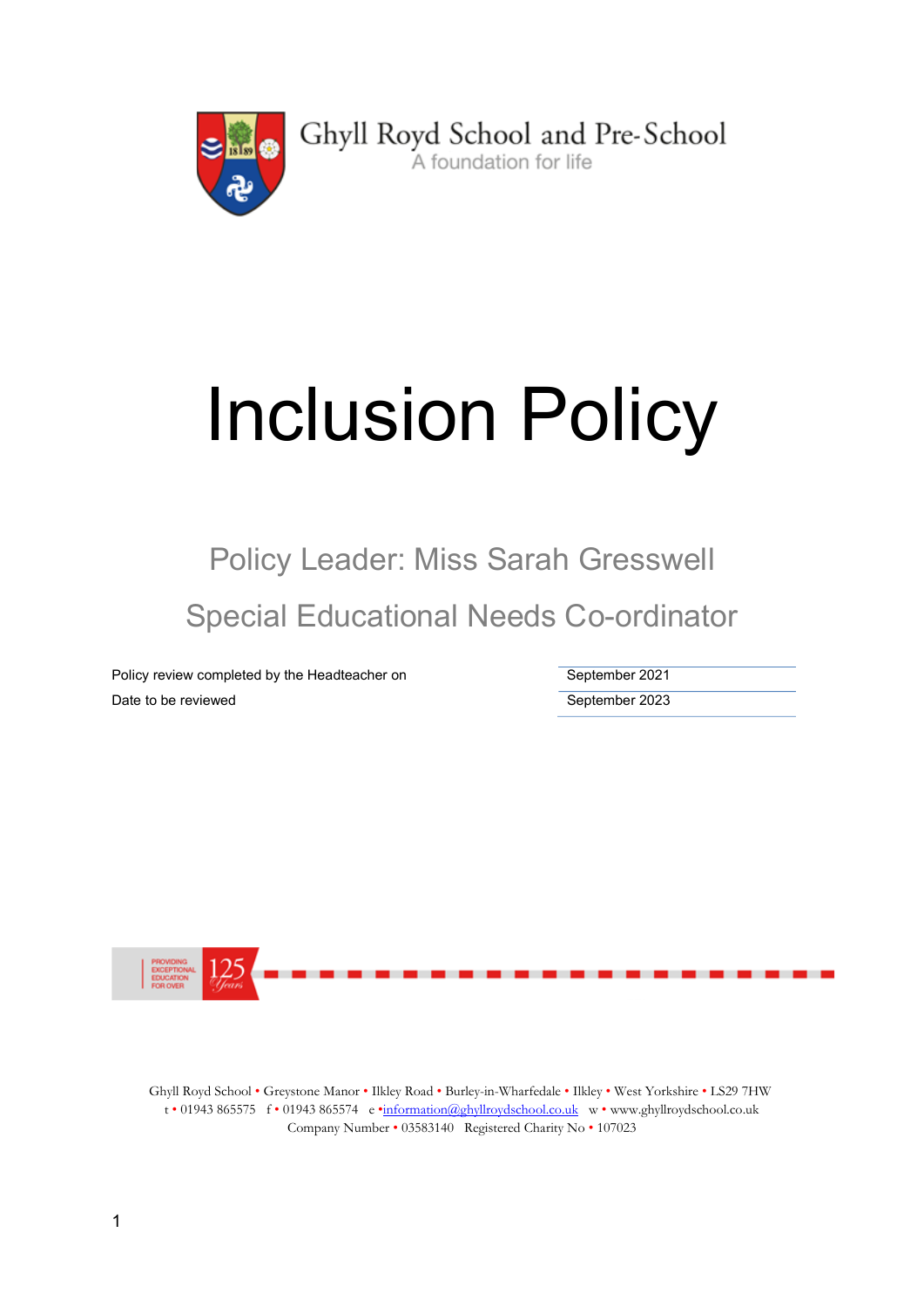Ghyll Royd School and the Pre-School (Early Years Foundation Stage) is committed to safeguarding and promoting the welfare of young children and expects all staff and volunteers to share this commitment.

## Policy Statement

The school aims to provide a broad, rich and balanced curriculum to enable all children to achieve their full academic potential. We have a strong focus on sport, creative arts and outdoor provision and offer a varied and extensive co and extracurricular programmes. Ghyll Royd is non-selective but has a scholarship scheme to encourage more able students to access the school. Children at the school and preschool are regularly assessed and suitable targets are set for further improvement. Our school and pre-school progress tracker is 'Classroom Monitor' (see assessment policy for further details). Upon leaving the school in Form 6 our children attend a broad range of independent, 11+ entry and state secondary schools.

Aims and objectives.

• The aims of this policy are to promote good practice in the school and preschools detection and management of those children with additional learning needs, to explain the support that the school can provide for children with additional learning needs and to detail the co-operation the school and preschool will require from parents.

Additional Learning Needs Criteria

- Children have additional educational needs if they have a difficulty referred to by an Educational Psychologist, Doctor/Consultant or Paediatrician which calls for special educational provision to be made for them through a care plan.
- Children have a learning difficulty if they have a significantly greater difficulty in learning than children of the same age.
- Children have a disability if that impairment prevents or hinders the child from making use of educational facilities of a kind generally provided for children of the same age in schools within the local Education Authority.
- The expression 'learning difficulty' covers a wide range of conditions and may include; dyslexia, dyspraxia, ADHD, physical disability, semantic processing difficulties and problems which arise from emotional and behavioural difficulties. It also includes children who have eyesight/hearing problems and those children who have been diagnosed as being on the autistic spectrum.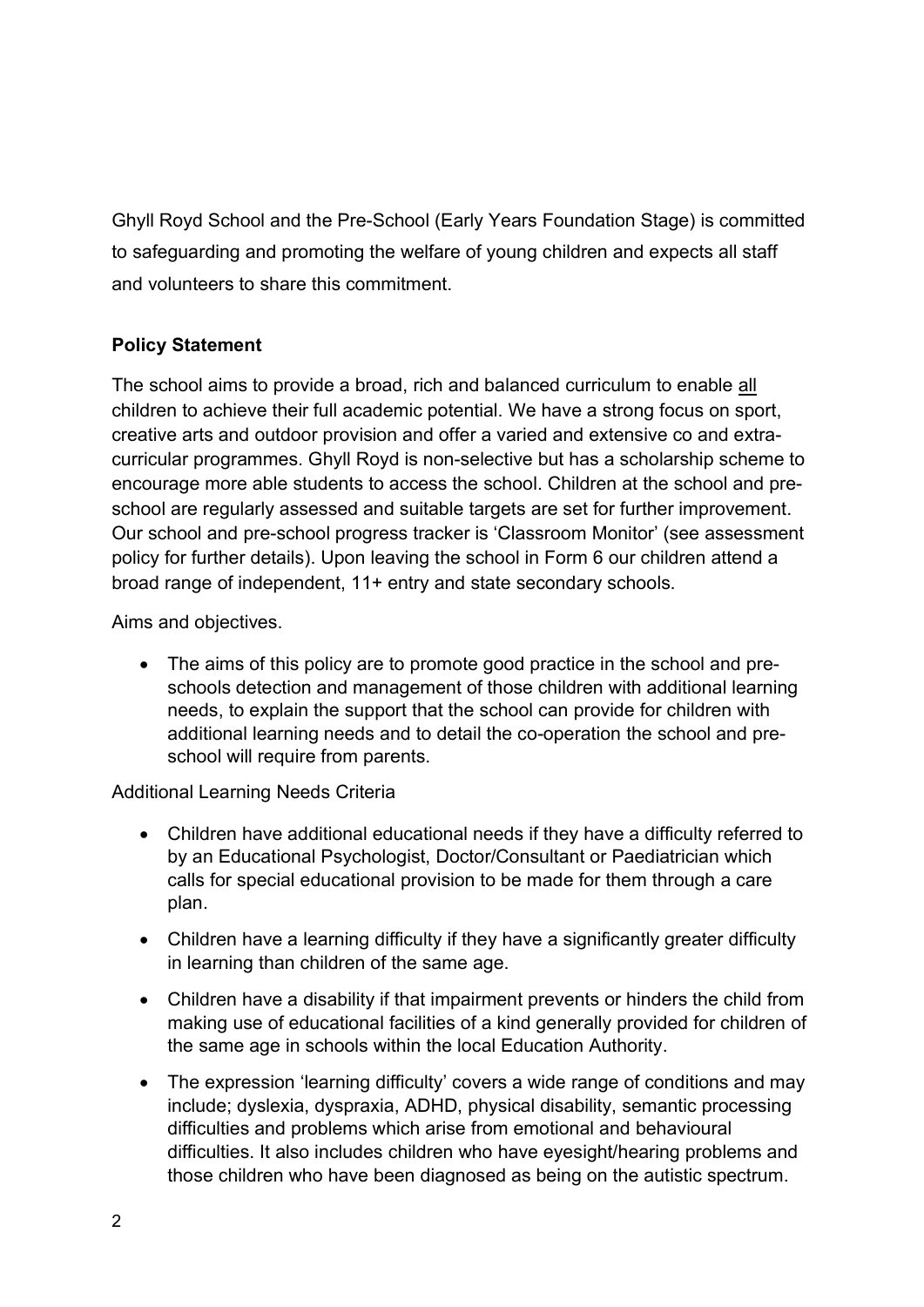- Learning difficulties may affect children who have a high IQ as well as those who have a lower IQ and ability.
- Children who are under five (5) and fall within the previous two criteria or would do so if special education provision was not made for the child.

### Procedures.

- To ensure that the needs of all children are identified regardless of gender, ethnicity, religion, sexual identity, physical ability or educational ability and that systems are put into place to support the child. Primarily this will be through differentiated activities within the classroom planned by the Form Teacher then small group support with a teaching and learning support assistant. Additional specialist support may be provided by external agencies and or one to one support financed by the parent.
- To ensure that children requiring support beyond that provided by differentiated work have an Individual Educational Plan (IEP) monitored by the classroom teacher and the Special Educational Needs Co-ordinator.
- To develop a partnership with parents and consult with them to support their child's education if it is agreed that their child is meeting the Additional Learning Needs Criteria.

Identification of children with additional needs

- Following a concern being raised by a parent or teacher regarding a child's progress, the child will be monitored through assessments. Further testing may then be carried out by the Special Educational Needs Co-ordinator and Form Teacher.
- If deemed necessary, a programme of teaching and learning support will be planned for and implemented by the Form Teacher and Special Educational Needs Co-ordinator.
- Regular reviews of progress will take place and parents will be consulted should an outside agency support be necessary.
- If a consultation with an Educational Psychologist is required then this would be funded by parents.

Referral for Education, Health and Care Plan

If a child has lifelong or significant difficulties, they may undergo a statutory assessment process which is usually requested by the school but can be requested by the parent. A statutory assessment process is a detailed investigation to find out exactly what your child's special educational needs are and what special help your child needs. A statutory assessment is only necessary if the school or early years education setting cannot provide all the help that your child needs or where the complexity of need or a lack of clarity around the needs of the child are such that a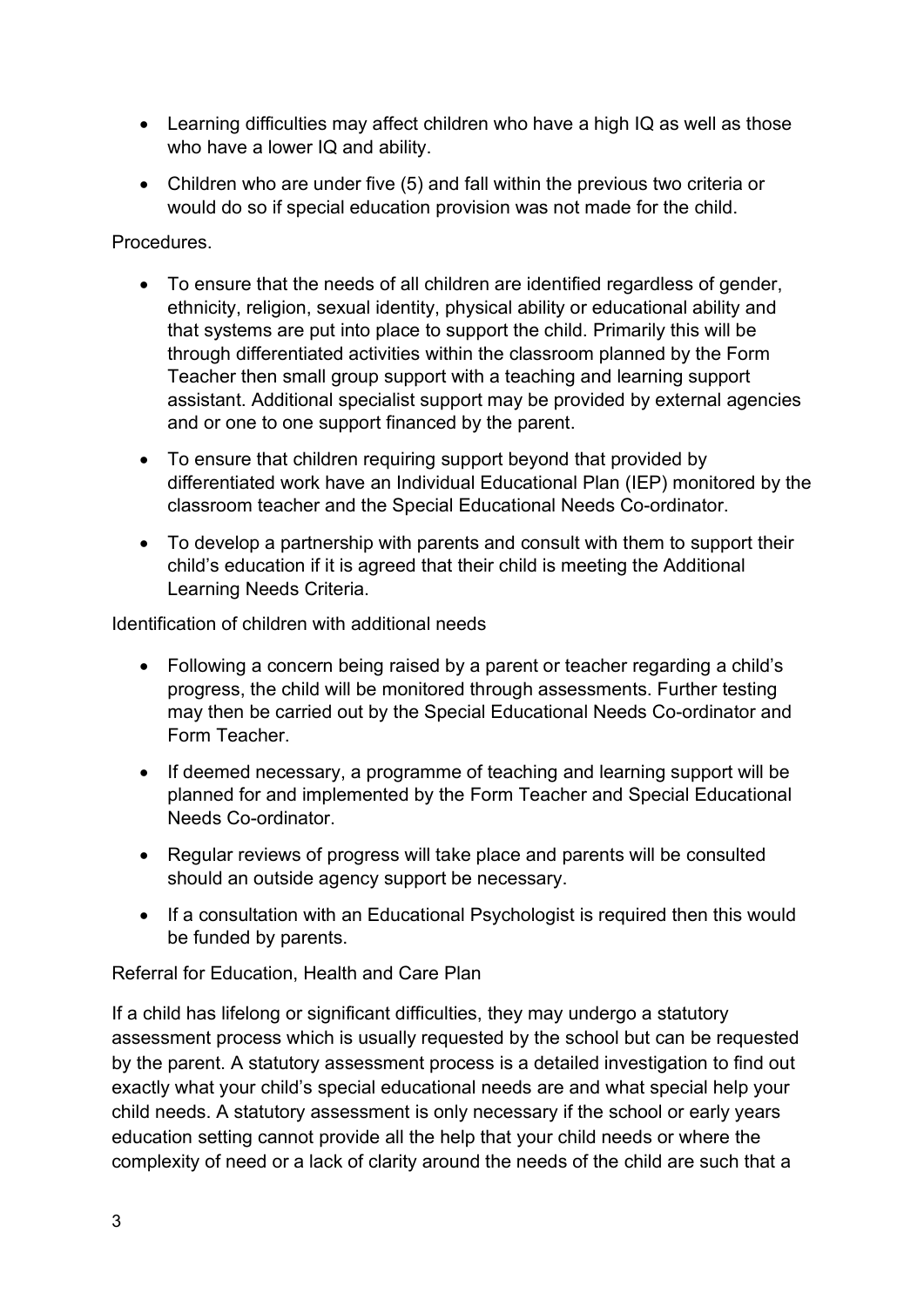multi-agency approach to assessing that need to plan provision and identifying resources is required. The decision to make a referral for an Education, Health and Care Plan will be taken at a progress review meeting. The application for an Education, Health and Care Plan will combine information from a variety of different sources including:

- Parents
- Form Teachers
- Special Educational Needs Co-ordinator
- Social Care
- Health Professionals

Education, Health and Care Plans (EHC Plans)

- Following the statutory assessment process, an Educational Health Care Plan will be provided by City of Bradford Metropolitan District Council if it is decided that the child's needs are not being met by the support that is ordinarily available. The school and the child's parents will be involved in developing and producing the plan.
- Parents have the right to appeal against the content of the Educational Health Care Plan. They may also appeal against the school named in the plan if it differs from their preferred choice.
- Once the Educational Health Care Plan has been completed and agreed, it will be kept as part of the pupil's formal record and reviewed at least annually by staff, parents and the pupil. The annual review enables provision for the pupil to be evaluated and, where appropriate, for changes to be put in place, for example, reducing or increasing levels of teaching and learning support.

Responsibilities of the Special Educational Needs Co-ordinator

- To ensure that the objectives of the Inclusion Policy are reflected in the practice of the school and to ensure that all staff understand and are familiar with and follow the Inclusion Policy.
- To promote effective relationships with parents of children with additional needs and to liase with other professional agencies.
- To support staff in meetings/reviews with parents of children with additional needs and to promote staff development. To ensure support is available for staff with children with additional needs.
- To maintain records for all children with additional needs and that Individual Educational Plans are in place for those children.

Admission arrangements for children with additional needs criteria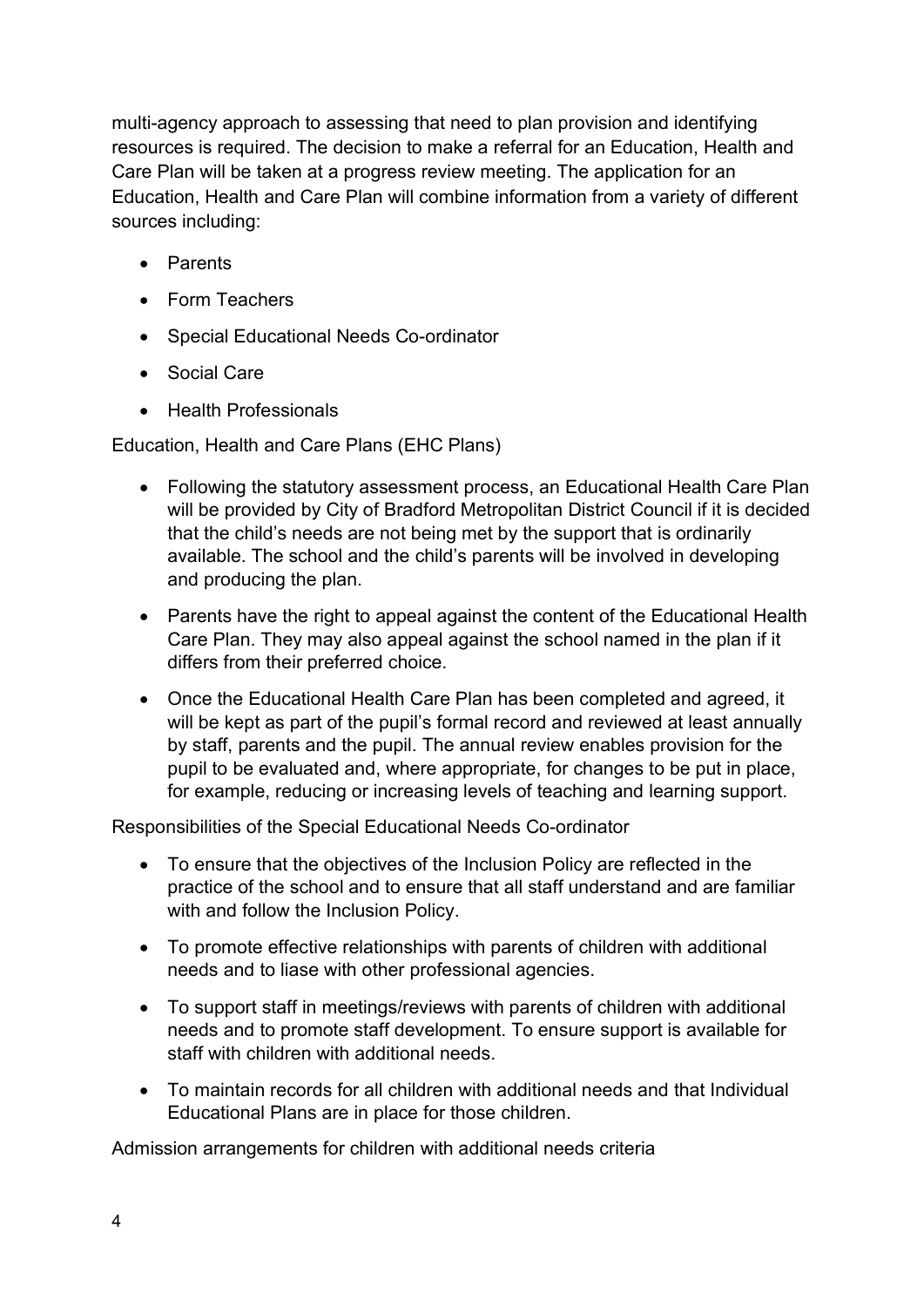If a parent has expressed an interest in a place at Ghyll Royd School or Pre-School for their child, they will be requested to allow their child to spend up to two consecutive days with us. During that time the school or pre-school will assess their child's needs and decide as to whether the school or pre-school can meet those needs. Staffing ratios may affect the school's ability to offer suitable provision for some children. Individual cases are discussed between the family and the Headteacher and we aim to respond appropriately to each child's individual needs.

## Specialist facilities and staffing

Ghyll Royd School and Pre-School has ramps at the front and rear of the building and a Disability Access Plan is in place.

#### Staff Training

- In-house training during staff meetings
- Training offered by Bradford Early Years Inclusion Unit
- Training courses offered by other external agencies.
- The Special Educational Needs Co-ordinator and the Headteacher are responsible for monitoring and evaluating the Inclusion Policy and for keeping it regularly updated.

The Role of the Governing Body

The Governing Body has due regard to the Department of Educations Special Needs Code of Practice when carrying out its duties toward all children with additional needs.

The Governing Body will endeavour to secure the necessary provision for any children with additional needs. The Governing Body ensures that parents are notified of a decision when extra provision is being provided by the school.

#### Complaints Procedure

Any parent with a complaint in relation to provision for their child should refer to the schools Complaints Policy that can be obtained from the school office or viewed on the school's website.

## Links with Other Settings

A child with additional needs transferring to another setting will have all documentation regarding provision made available to their new school. The Special Educational Needs Co-ordinator will visit the new setting and discuss the child's difficulties and any provision that has taken place at Ghyll Royd School or Pre-**School** 

Links with Support Services and Other Agencies